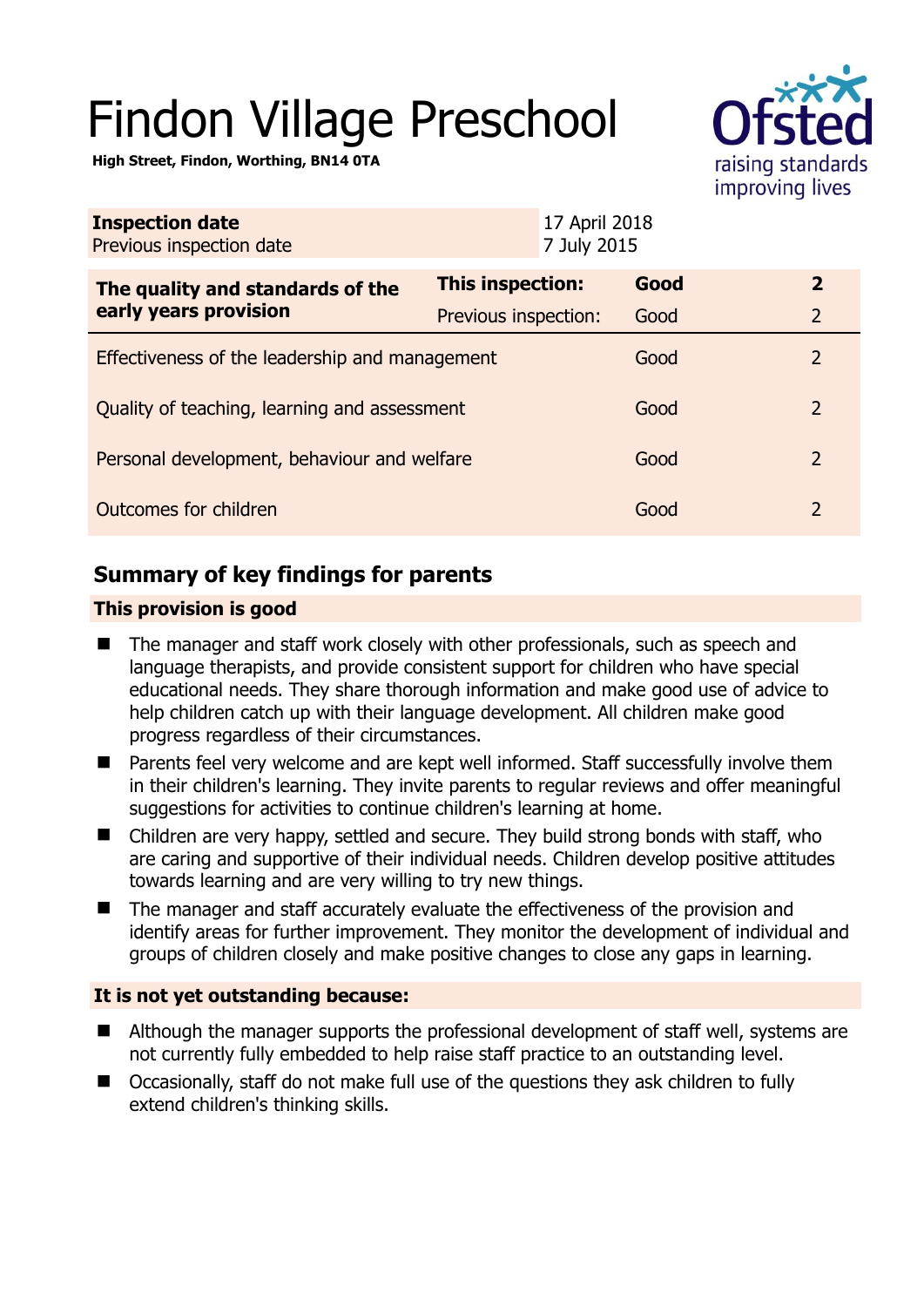# **What the setting needs to do to improve further**

#### **To further improve the quality of the early years provision the provider should:**

- continue to develop and embed systems for the professional development of staff to help raise practice to the highest level
- make the most of all opportunities to extend children's play and fully develop their thinking skills.

#### **Inspection activities**

- The inspector observed teaching practices and the impact these have on children's learning.
- The inspector held discussions with the manager, staff, children and parents.
- The inspector read some of the pre-school's documentation, including the safeguarding policy and procedures.
- The inspector sampled children's development information and records.
- The inspector completed a joint observation with the manager and discussed children's play, learning and progress.

#### **Inspector**

Ben Parsons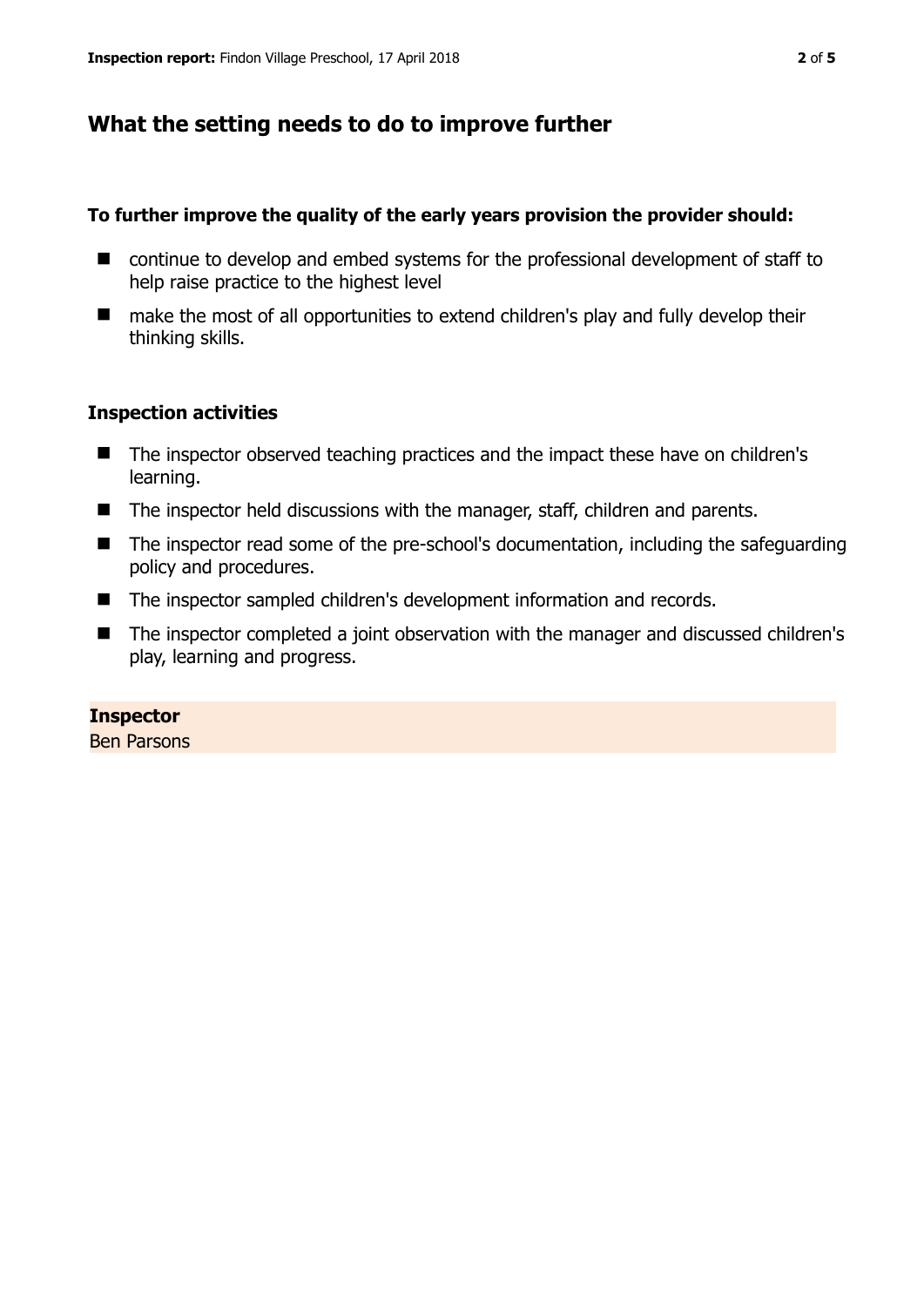# **Inspection findings**

## **Effectiveness of the leadership and management is good**

The manager and staff evaluate and reflect on their practice well and work closely with parents to help make improvements to children's experiences. They have recently enhanced children's learning environment. For example, they created a more spacious and better resourced role-play area after noticing children were very interested in imaginary play. Overall, the manager supervises her staff successfully and works well with them to support their teaching. She gives them good guidance and coaching, such as through staff meetings, and offers further relevant training opportunities. For example, after recent training, staff have improved their behaviour management and understanding of children's emotions. Safeguarding is effective. Children's welfare is at the heart of all the setting's up-to-date policies and procedures. Staff know what to do and whom to contact if they have any concerns about children's welfare.

## **Quality of teaching, learning and assessment is good**

Staff regularly observe children's play and assess their development accurately. They use their good knowledge of each child to plan a stimulating and engaging environment, which closely reflects their interests. For example, children enjoy dressing up as builders and working together to build a bridge with crates and planks. They thoughtfully discuss where each piece should go and excitedly walk along their completed bridge. Staff follow children's ideas skilfully and extend their play well. For example, as children explore a water tray, staff challenge them to predict what objects might sink and float. Children enthusiastically test out their ideas and show good investigative skills.

#### **Personal development, behaviour and welfare are good**

Staff effectively support children's positive behaviour and consistently remind them of their high expectations. Children behave very well and develop strong social skills. They make positive friendships and happily include others in their play. For example, as children explore the mud kitchen, they excitedly ask their friends what their favourite meal is so they can cook it for each other. Children have continuous access to a spacious and particularly well-resourced garden. They are very active and enjoy exercising, exploring and investigating outdoors. Children confidently dig holes in mud, fill buckets with sand and climb challenging equipment.

#### **Outcomes for children are good**

Children are well-motivated and eager learners. They persevere and enjoy new challenges, such as when making changes to the bridges they build to make them more stable. Children develop strong early literacy skills. They confidently know the letter sounds and write their name with staff support. Children enjoy creative activities and pay good attention to detail as they paint. They confidently count as they play and complete challenges on the computer. Children develop detailed storylines in their imaginary play and quickly learn the skills needed for the next stage in their learning and for school.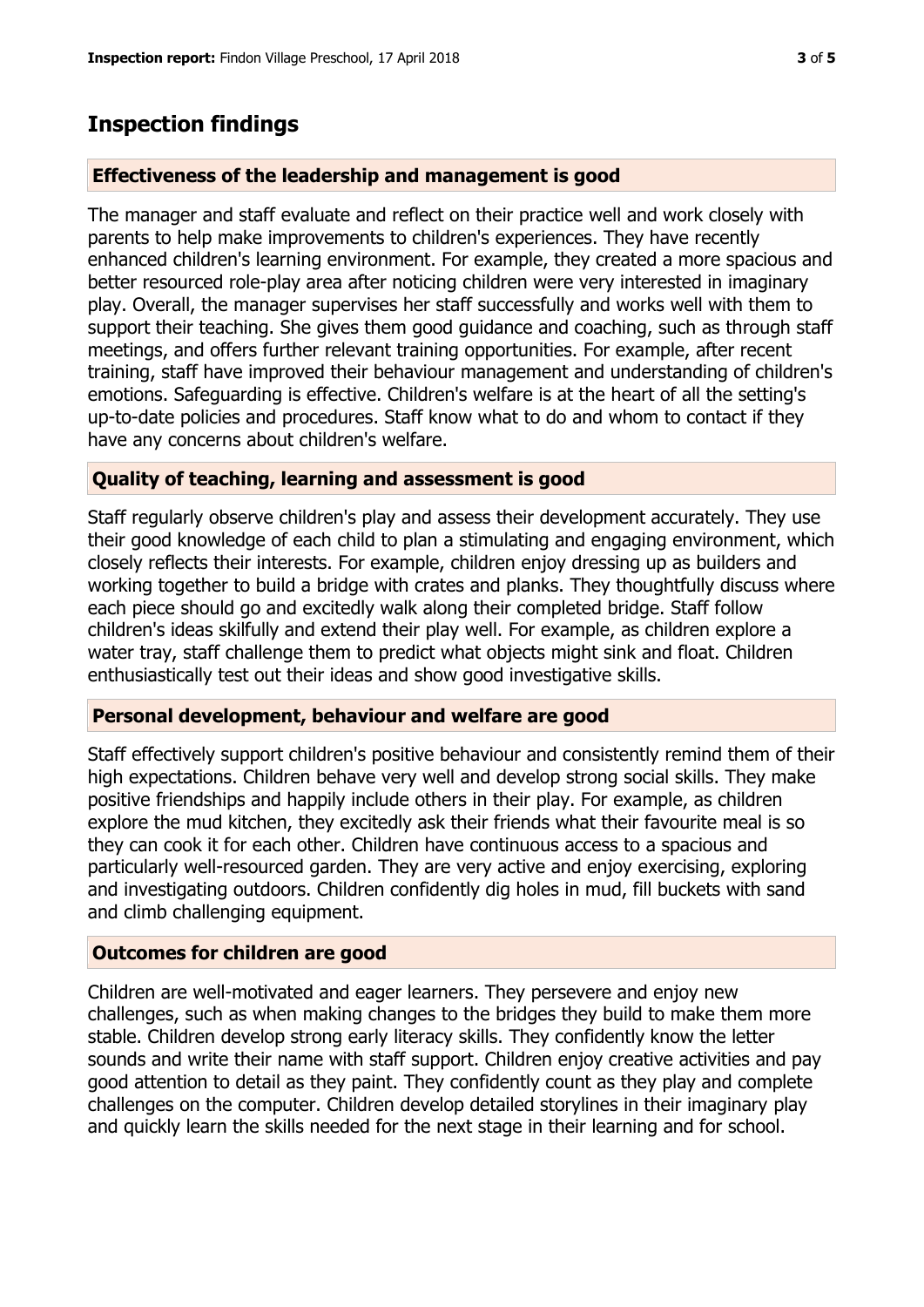## **Setting details**

| Unique reference number                             | 113785                                                                               |  |
|-----------------------------------------------------|--------------------------------------------------------------------------------------|--|
| <b>Local authority</b>                              | <b>West Sussex</b>                                                                   |  |
| <b>Inspection number</b>                            | 1126634                                                                              |  |
| <b>Type of provision</b>                            | Sessional provision                                                                  |  |
| Day care type                                       | Childcare - Non-Domestic                                                             |  |
| <b>Registers</b>                                    | Early Years Register, Compulsory Childcare<br>Register, Voluntary Childcare Register |  |
| Age range of children                               | $2 - 4$                                                                              |  |
| <b>Total number of places</b>                       | 28                                                                                   |  |
| Number of children on roll                          | 26                                                                                   |  |
| Name of registered person                           | Findon Village Pre-School Committee                                                  |  |
| <b>Registered person unique</b><br>reference number | RP902175                                                                             |  |
| Date of previous inspection                         | 7 July 2015                                                                          |  |
| <b>Telephone number</b>                             | 07762 906 911                                                                        |  |

Findon Village Preschool registered in 1992. It is open each weekday from 8am to 4pm, during term time. There are five members of staff, four of whom hold relevant early years qualifications between level 3 and level 4. The playgroup receives funding for the provision of free early education for children aged two, three and four years.

This inspection was carried out by Ofsted under sections 49 and 50 of the Childcare Act 2006 on the quality and standards of provision that is registered on the Early Years Register. The registered person must ensure that this provision complies with the statutory framework for children's learning, development and care, known as the early years foundation stage.

Any complaints about the inspection or the report should be made following the procedures set out in the guidance 'Complaints procedure: raising concerns and making complaints about Ofsted', which is available from Ofsted's website: www.gov.uk/government/organisations/ofsted. If you would like Ofsted to send you a copy of the guidance, please telephone 0300 123 4234, or email enquiries@ofsted.gov.uk.